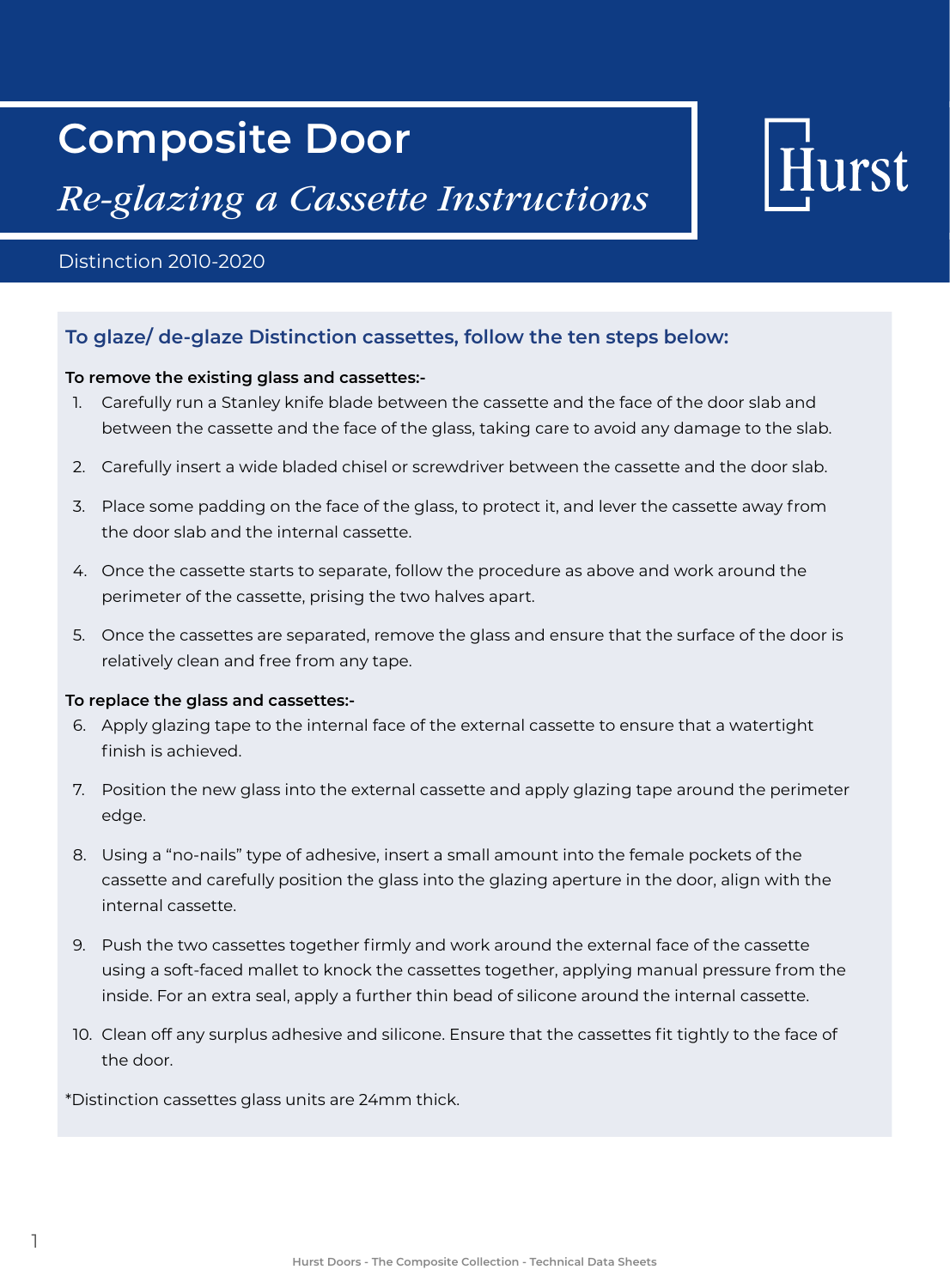## **Composite Door**

### *Re-glazing a Cassette Instructions*

# urst

#### Trisys 2020-2021

### **To glaze/ de-glaze Trisys cassettes, follow the ten steps below:**

#### **To remove the existing glass and cassettes:-**

- 1. On either the top or bottom of the internal glazing cassette you will find a small slot Insert a flat headed screwdriver (approx 8-10mm wide head) gently into the slot.
- 2. Twist the screwdriver clockwise gently until the cover starts to come away from the door
- 3. Grip hold of the cover frame with your hand and gently pull the frame away from the door
- 4. Once cover is removed you will see the screws, remove the screws using a cross headed screwdriver (avoid rounding the screw by using excessive force)
- 5. Before removing all the screws ensure that the external frame and glass are supported to ensure that the glass does not drop out and break.

#### **To replace the glass and cassettes:-**

- 6. Apply the glazing seal to the both the channels of the external cassette.
- 7. Place the outer cassette onto a horizontal flat surface. Lay the door aperture over the cassette and ensure it is square.
- 8. Position the frame square within the aperture, then place the glass gently on to the outer cassette. Ensure the seal is secure to the glass. (glass units must be 26mm thick)
- 9. Lay the inner cassette on top of the glass, aligning the screw bosses to the outer cassette. Using the screws provided, tighten the screws to ensure the frames are securely held to the glass. DO NOT EXCEED 12"/lbs of torque on your driver. Excessive force can cause the frames to crack.
- 10. Insert the plugs in to the holes on the inner cassette, ensuring that they are aligned with the profile. Align the internal cover frame clips into the slots and press firmly to ensure they are engaged and flush to the surface.

\*The Trysis cassette can be identified by a slot either at the top or bottom of the internal cassette. Please check before removing the cassette.